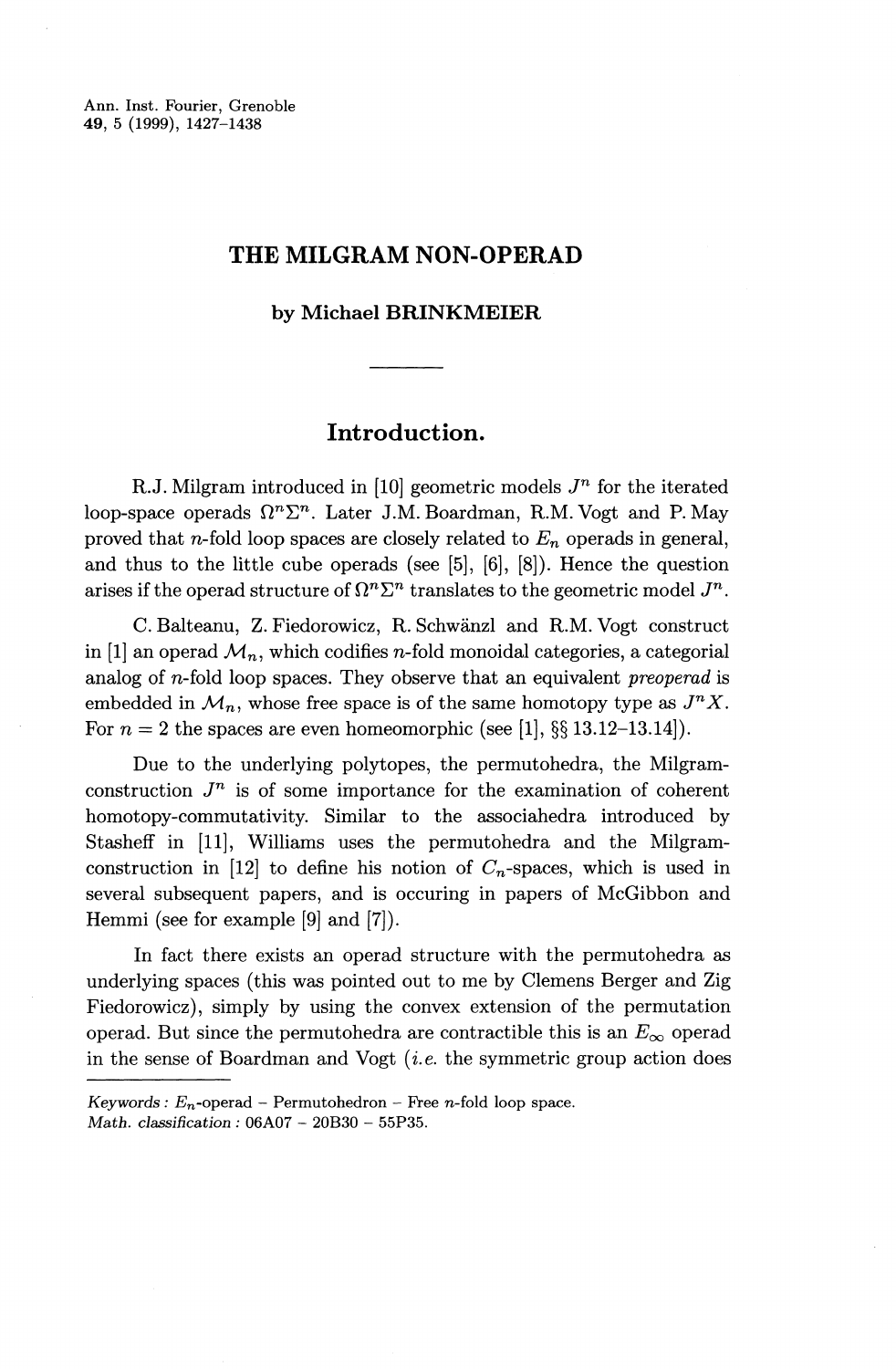not need to be free). Therefore an algebra of this operad is homotopy equivalent to an infinite loop space and hence its associated monad can not be of the same homotopy type as the Milgram construction  $J<sup>n</sup>$  which is just an n-fold loop space.

C. Berger conjectured in [3] and [4] an *En* operad structure of the permutohedra, whose associated monad is the Milgram construction  $J^n$ .

I will show that Berger's construction does not work. The first observation is that the would-be operad bears a structure far too strong, namely that of strictly abelian monoids. This collapse of structure is then used to show that the suggested structure does not define an operad at all. In fact the proof shows that the multiplication defined by Berger does not respect the degeneration conditions.

Nonetheless the construction defines preoperads  $J^{(n)}$ , which are homotopy equivalent to the little n-cubes. In particular, the *k-th* space  $J_k^{(n)}$  is  $\Sigma_k$ -equivariantly homotopy equivalent to the real configuration space  $F(\mathbb{R}^n,k)$ . Furthermore the "non-monad" associated to the preoperad  $J^{(n)}$  is an alternative description of the Milgram construction  $J_n$ .

I would like to thank Zig Fiedorowicz and especially Clemens Berger for some helpful and enlightening discussions, and James McClure for the discovery of some mistakes and errors in an earlier version of this paper.

I thank the Deutsche Forschungsgemeinschaft for support during the preparation of this paper.

## **1. The permutohedra and Berger ^s construction.**

Let  $\Lambda$  be the category of finite sets  $\mathbf{n} = \{1, \ldots, n\}$  and injective maps. Each injective map  $\varphi : \mathbf{n} \to \mathbf{m}$  has an unique decomposition of the form  $\varphi = \varphi^{\rm inc} \circ \varphi^{\natural}$ , such that  $\varphi^{\rm inc} : \mathbf{n} \to \mathbf{m}$  is increasing and  $\varphi^{\natural} : \mathbf{n} \to \mathbf{n}$  is a permutation.

DEFINITION 1.1. — The permutation preoperad  $\Sigma : \Lambda^{\text{op}} \to \text{Top}$  is the *functor with*  $\Sigma(\mathbf{n}) = \Sigma_n$  and  $\varphi^* := \Sigma(\varphi) : \Sigma_m \to \Sigma_n$  given by  $\sigma \mapsto (\sigma \circ \varphi)^{\natural}$ *for*  $\varphi \in \Lambda(n, m)$ .

The multiplications of the permutation operad  $\Sigma$  are given by

$$
\gamma_{n;i_1,\dots,i_n}^{\Sigma} : \Sigma_n \times \Sigma_{i_1} \times \dots \times \Sigma_{i_n} \longrightarrow \Sigma_{i_1 + \dots + i_n}
$$

$$
(\sigma; \tau_1, \dots, \tau_n) \longmapsto \sigma(i_1, \dots, i_n) \circ (\tau_1 \oplus \dots \oplus \tau_n)
$$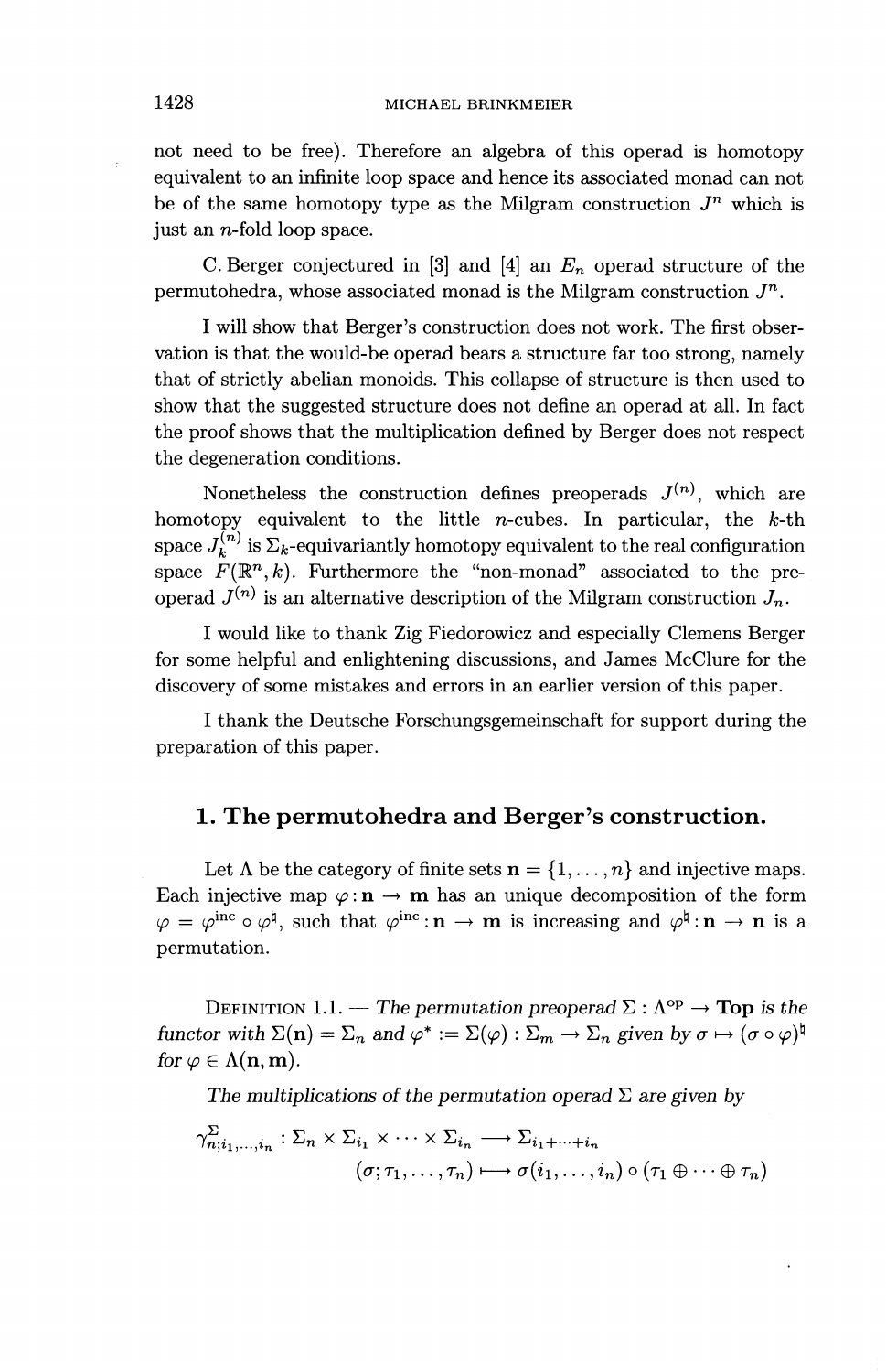*where*  $\sigma(i_1, \ldots, i_n)$  *permutes the blocks (see* [4], 1.15 (a)) and  $-\oplus -$ :  $\Sigma_n \times \Sigma_m \rightarrow \Sigma_{n+m}$  is the canonical product of permutations.

*The product*  $\Sigma_{i_1} \oplus \cdots \oplus \Sigma_{i_n} \subset \Sigma_{i_1 + \cdots + i_n}$  will be denoted with  $\Sigma(i_1,\ldots,i_n).$ 

For more details about (pre)operads in general the reader is referred to [3], [4] or [8].

In contrary to Clemens Berger I will use the left action of the symmetric group on  $\mathbb{R}^n$ , which seems to be the more common description.

DEFINITION 1.2. – For  $n \geq 1$  the symmetric group  $\Sigma_n$  acts on  $\mathbb{R}^n$ *from the left by permuting the coordinates in the following way:*

$$
\sigma(x_1,\ldots,x_n)=(x_{\sigma^{-1}(1)},\ldots,x_{\sigma^{-1}(n)}).
$$

The *n*-th permutohedron  $P_n \subset \mathbb{R}^n$  is the convex hull of the orbit of  $(1, 2, \ldots, n) \in \mathbb{R}^n$  under this operation.

The convex hull of the orbit of  $\Sigma(i_1,\ldots,i_r) \subset \Sigma_n$  will be denoted *with*  $P(i_1,..., i_r) \subset P_n$ . The point  $\sigma(1,..., n) \in P_n$  will be denoted with  $\sigma$ .

*Remark* 1.3. – The notation of  $\sigma$  for the point  $\sigma(1,\ldots,n)$  =  $(\sigma^{-1}(1),\ldots,\sigma^{-1}(n))$  seems somewhat confusing. But since we will extend the permutation operad to the permutohedra, we can calculate the vertices right from the permutations, without applying it to the  $\mathbb{R}^n$ .

The geometric and simplicial properties of these polygons were examined in [10], [12] and [2]. Here I will give only a rough sketch of the few details I will use.

 $P_1$  consists of only one point,  $P_2$  is homeomorphic to the unit interval in  $\mathbb R$  and  $P_3$  to the hexagon in  $\mathbb R^2$ . In general  $P_n$  is a  $(n-1)$ -dimensional polytope.

Obviously there exists a left  $\Sigma_n$ -action on  $P_n$ . The vertices are mapped to vertices, and for each  $\sigma \in \Sigma_n$  the map  $P_n \to P_n$  with  $x \mapsto \sigma x$ is a homeomorphism. But unfortunately this action is not free, since the barycenter of each permutohedron is a fixed point.

An arbitrary point  $x \in P_n$  will be denoted by a linear combination of permutations

$$
x = \sum_{\sigma \in \Sigma_n} t_{\sigma} \sigma \quad \text{with} \quad \sum_{\sigma \in \Sigma_n} t_{\sigma} = 1.
$$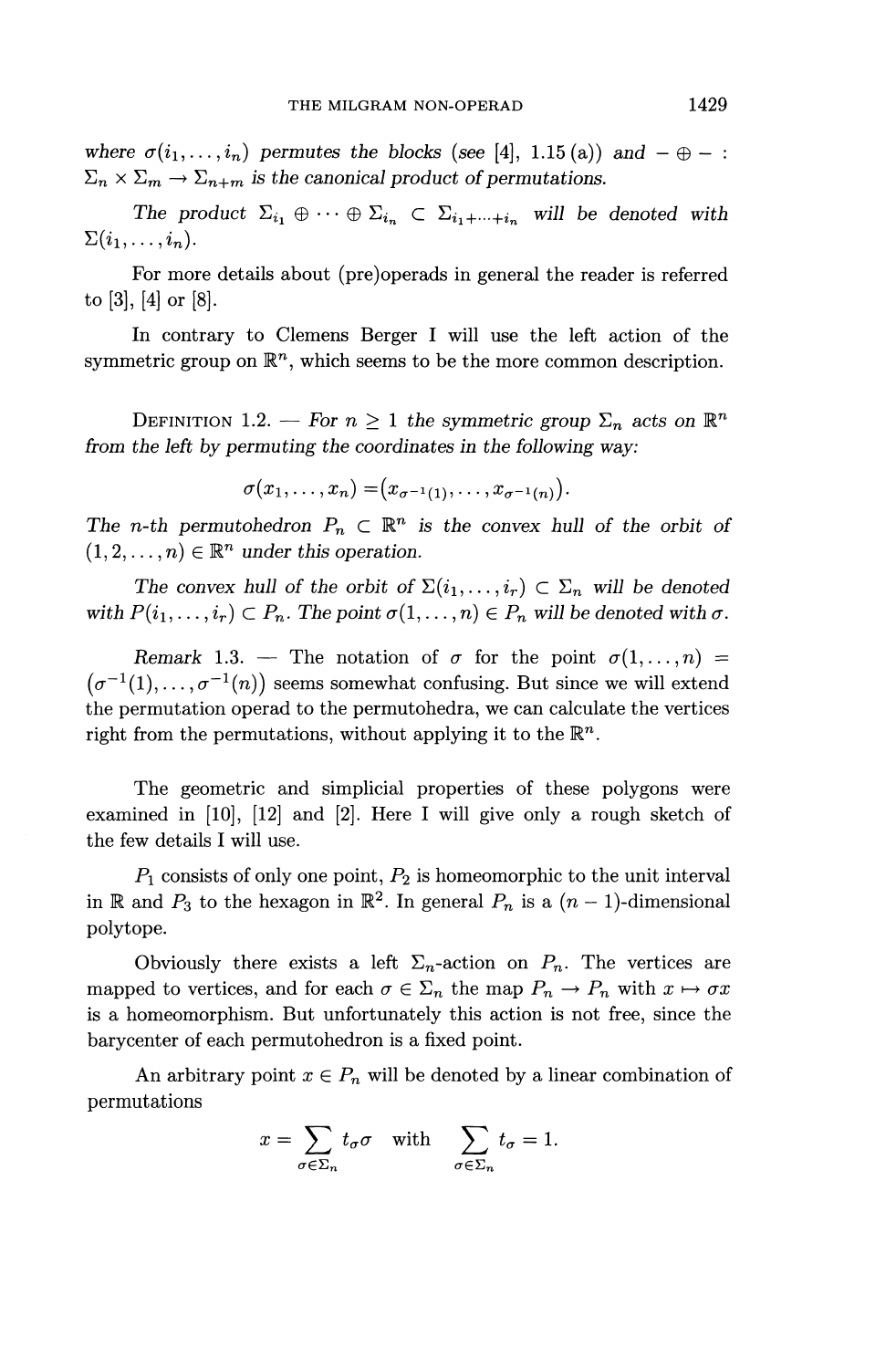If  $x = \sum_{\sigma \in \Sigma_n} s_{\sigma} \sigma$  and  $y = \sum_{\tau \in \Sigma_m} t_{\tau} \tau$  are points of  $P_n$  and  $P_m$  respectively, the point  $x \oplus y \in P_{n+m}$  is given by

given by  
\n
$$
x \oplus y = \sum_{\sigma \in \Sigma_n} \sum_{\tau \in \Sigma_m} s_{\sigma} t_{\tau} \sigma \oplus \tau.
$$

Milgram defined in [10] maps  $I_k$ :  $P_k \times P_{n-k} \to P_n$  given by  $(x, y) \mapsto x \oplus y$ mapping the product of two permutohedra into certain faces of a higher dimensional permutohedron. More general the codimension *(r —* l)-faces of *Pn* are in one-to-one correspondence with the ordered partitions of  $\{1, \ldots, n\}$  of type  $(i_1, \ldots, i_r)$  with  $i_1 + \cdots + i_r = n, i_k \geq 1$ .

*Remark* 1.4. — Each partition of type  $(i_1, \ldots, i_r)$  can be interpreted as a permutation of  $i_1 + \cdots + i_r$  elements. If the classes are given by

$$
\{j_1,\ldots,j_{i_1}\},\{j_{i_1+1},\ldots,j_{i_1+i_2}\},\ldots,\{j_{i_1+\cdots+i_{r-1}+1},\ldots,j_{i_1+\cdots+i_r}\}
$$

with  $j_k < j_\ell$  for  $i_m \leq k < \ell < i_{m+1}$ , then the corresponding permutation is given by  $k \mapsto j_k$  for  $1 \leq k \leq i_1 + \cdots + i_r$ .

The converse does not hold, since the same permutation can be associated to different partitions. For example the identity in  $\Sigma_3$  corresponds to the partion  $\{1\}, \{2,3\}$  and to  $\{1,2\}, \{3\}.$ 

The vertices of the codimension  $(r - 1)$ -face, corresponding to a partition of type  $(i_1, \ldots, i_r)$ , with associated permutation  $\sigma \in \Sigma_n$ , are given by the coset  $\sigma \Sigma(i_1,\ldots,i_r)$ . In addition there is a homeomorphism  $I_{\sigma}: P_{i_1} \times \cdots \times P_{i_r} \to \sigma P(i_1,\ldots,i_r) \subset P_n$  with

$$
(x_1,\ldots,x_r)\longmapsto \sigma(x_1\oplus\cdots\oplus x_r).
$$

Using the *(right) weak Bruhat order on* the symmetric groups, the 1-skeleton of these faces can be oriented.

DEFINITION 1.5. — The inversion index  $inv(\sigma)$  of a permutation  $\sigma \in \Sigma_n$  is the number of ordered pairs  $(i, j)$ ,  $1 \leq i < j \leq n$ , whose orders *are inverted by*  $\sigma$ *, i.e.*  $\sigma(i) > \sigma(j)$ .

The (right) weak Bruhat order of  $\Sigma_n$  is the partial order generated by  $\sigma < \tau$ , if  $\tau$  is the composition of  $\sigma$  and a transposition of two subsequent *numbers, that is*  $\tau = \sigma \circ (i, i + 1)$ *, and*  $inv(\sigma) < inv(\tau)$ *.* 

*Remark* 1.6. – Since we use the left action of  $\Sigma_n$  on  $\mathbb{R}^n$ , we have to use the right weak Bruhat order, instead of the left weak Bruhat order, as Clemens Berger did.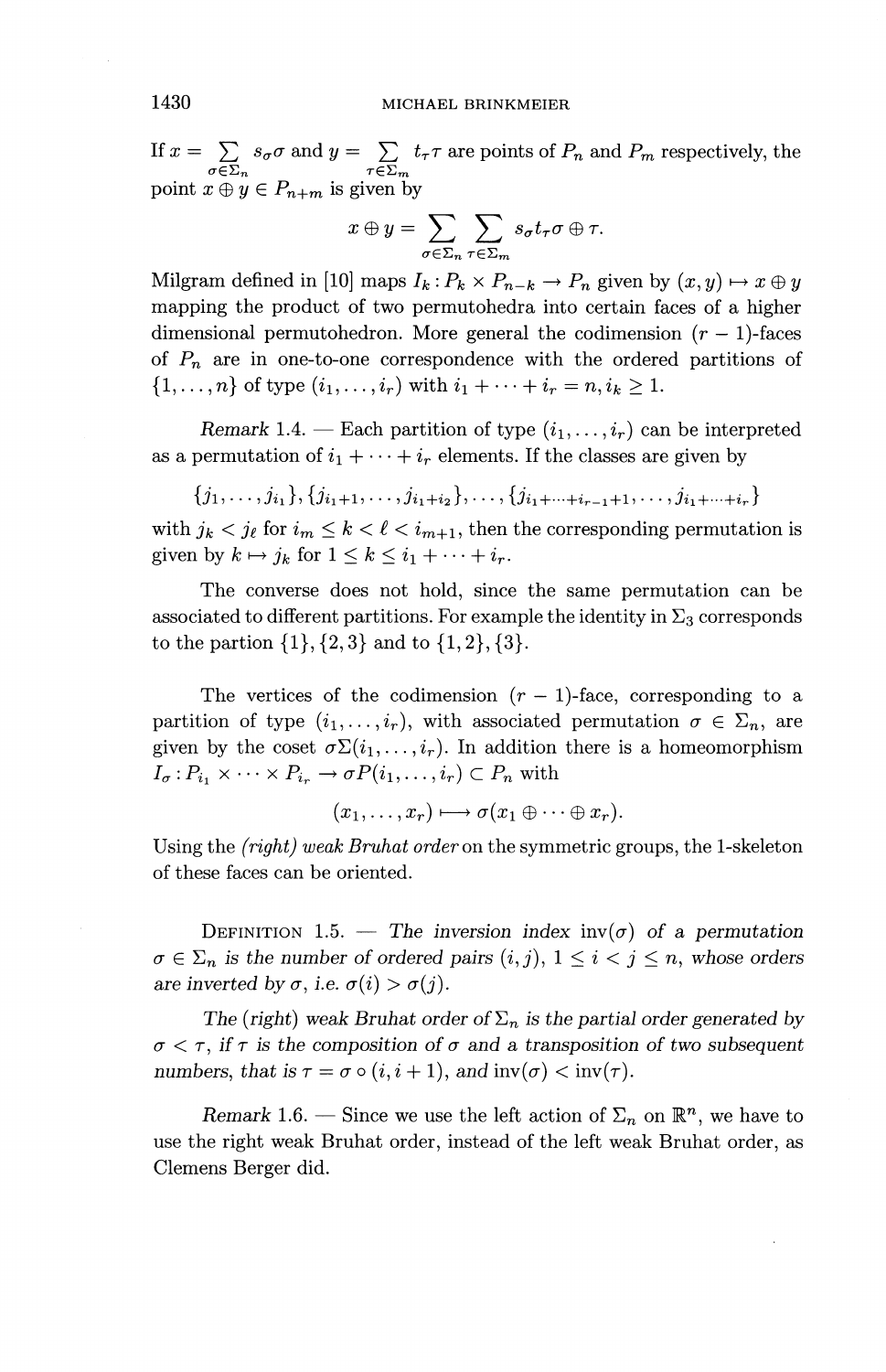*Example* 1.7. —  $\Sigma_3$  is given by the poset



Here and in the following the permutation

$$
\begin{pmatrix}\n1 & 2 & \dots & n \\
\sigma(1) & \sigma(2) & \dots & \sigma(n)\n\end{pmatrix}
$$

will be denoted with  $(\sigma(1),\sigma(2),\ldots,\sigma(n))$  (the commas will be left, if unnecessary).

*Remark* 1.8. — If the vertices of the poset *{i.e.* the permutations) are interpreted as points in  $\mathbb{R}^3$ , it does not seem to describe the border of  $P_3$  – the points  $(2,3,1)$  and  $(3,1,2)$  have to be exchanged. But since we use the left action of  $\Sigma_n$  on  $\mathbb{R}^n$ , the permutation (231) corresponds to the point  $(3,1,2)$  and the permutation  $(312)$  to the point  $(2,3,1)$ . In fact the correspondence holds for all vertices of  $P_3$  and the poset  $\Sigma_3$ .

Applying this partial order to the permutohedra the edges will be oriented. The face corresponding to a certain partition of type  $(i_1, \ldots, i_r)$ and associated permutation  $\sigma$  has exactly one initial vertex, given by  $\sigma$  and a unique terminal vertex, given by the permutation that turns the classes of the partition "upside-down", *i. e.*

 $\ell \longmapsto k_{\ell'}$  with  $\ell' = 2(i_1 + \cdots + i_{\ell}) + i_{\ell+1} - \ell + 1$  if  $i_{\ell} < \ell \leq i_{\ell+1}$ .

DEFINITION 1.9. — An interval  $[\sigma_1, \sigma_2]$  in  $\Sigma_n$  with the weak Bruhat *order is called admissible, if it is the vertex set of some coset*  $\sigma \Sigma(i_1,\ldots,i_r)$ . *Hence*  $\sigma_1$  *is the initial and*  $\sigma_2$  *the terminal vertex of a face of P<sub>n</sub>.* 

*The geodesic of an arbitrary interval*  $[\sigma_1, \sigma_2]$  *of the weak Bruhat order in*  $\Sigma_n$ *, is the average of all oriented edge-paths between*  $\sigma_1$  *and*  $\sigma_2$  *in*  $P_n$ *.* 

The barycenter of  $[\sigma_1, \sigma_2]$  is the barycenter of its geodesic.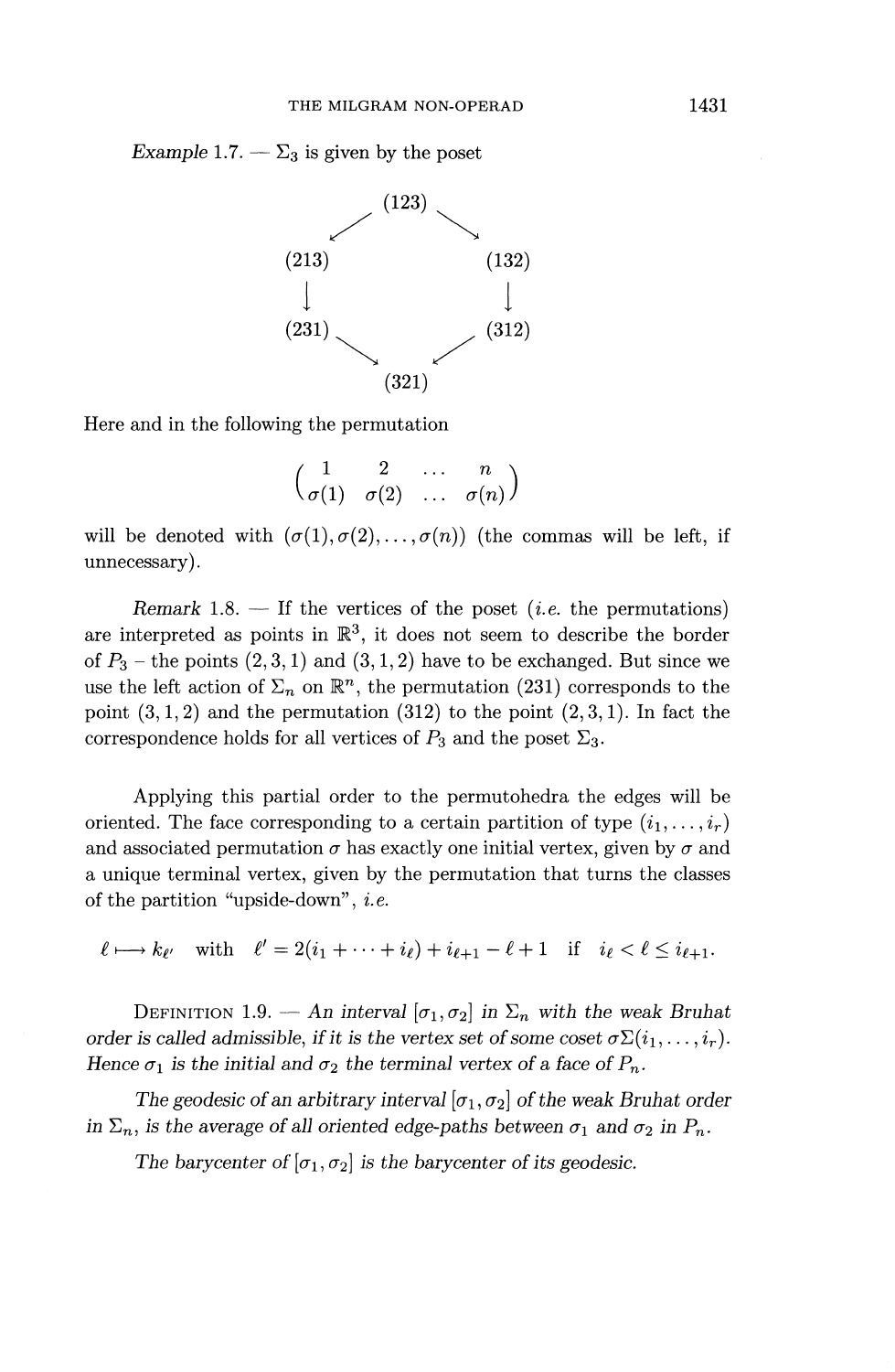

*Figure 1. The geodesic and barycenter of PS*

The barycenter of an admissible interval coincides with the barycenter of the corresponding cell. For example the geodesic of  $[(123), (213)] \subset \Sigma_3$ is the corresponding edge of  $P_3$ , and its barycenter the barycenter of the interval. The geodesic of  $[(123), (321)] \subset \Sigma_3$  is the line between (123) and (321) and its barycenter is the point *B.* The geodesic of the non-admissible intervall  $[(123), (231)] \subset \Sigma_3$  consists of the two edges  $[(123), (213)]$  and  $[(213), (231)]$  of  $P_3$ . Hence its barycenter is the point  $(213) \in P_3$  (see Fig. 1).

To define an operad-multiplication on the permutohedra we have to define maps  $P_r \times P_{i_1} \times \cdots \times P_{i_r} \to P_{i_1 + \cdots + i_r}$  which satisfy the associativity conditions. But the intention to formulate an operad, whose associated monad is the Milgram construction gives certain additional restrictions to the choice of the multiplication.

The operad structure has to extend the permutation operad  $\Sigma$ . This can be done very easily by mapping the vertices of the product  $P_r \times P_{i_1} \times \cdots \times P_{i_r}$  to the corresponding vertices of  $P_{i_1 + \cdots + i_r}$ , given by  $\Sigma$ . But the extension of this map can be done in two different ways.

The first possibility is the *convex* extension of the permutation operad, by mapping  $P_r \times P_{i_1} \times \cdots \times P_{i_r}$  to the convex hull of the image vertices (see Fig. 2). This construction does in fact define an operad whose  $n$ -th space is  $P_n$ . It is  $E_{\infty}$  in the sense of Boardman and Vogt, *i.e.* its underlying spaces are contractible but the actions of the symmetric groups does not need to be free. Thus its algebras are homotopy equivalent to infinte loop spaces (cmp.  $[6]$ ,  $\S$  VI.3). But since the Milgram construction is only a model for n-fold loop spaces the associated monad of the convex extension is of the wrong homotopy type.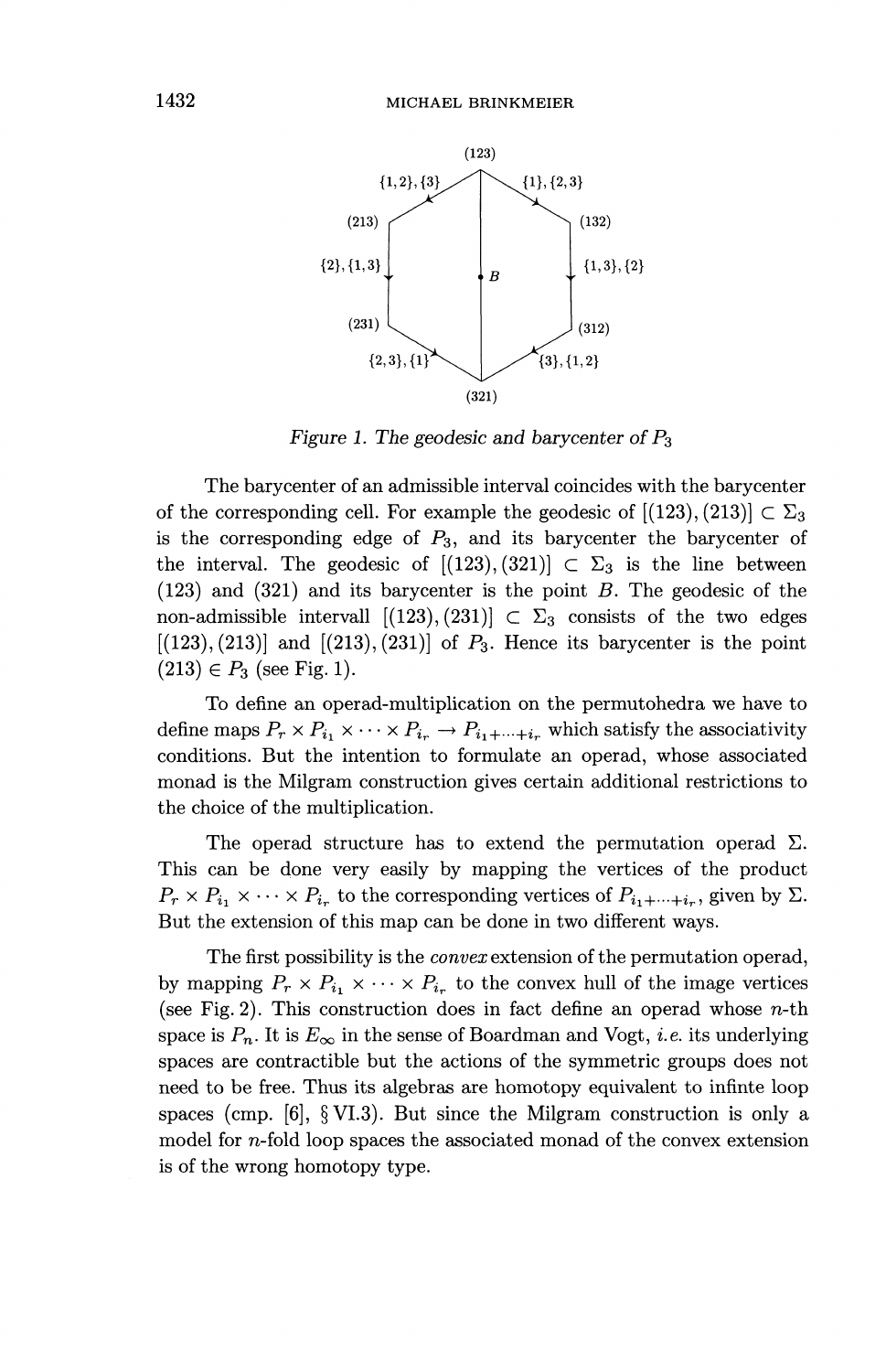

*Figure 2. The convex multiplication*

Berger tried to get the correct operad by application of two changes to the convex extension of the permutation operad. First he deformed the multiplication such that it respects the relations on the borders of the permutohedra, given in Milgrams construction. But this does not affect the homotopy type of the spaces. In a second step he made the action of the symmetric group free, which would give the correct homotopy type.

In the Milgram construction the border of  $P_r \times P_{i_1} \times \cdots \times P_{i_r}$  has to be mapped to the border of  $P_{i_1+\cdots+i_r}$ . Berger did this by using a *cubical* extension of the symmetric operad instead of the convex one. He defined the operad-multiplication  $\gamma^P_{n;i_1,\dots,i_n} : P_n \times P_{i_1} \times \cdots \times P_{i_n} \to P_{i_1+\cdots+i_n}$  as the affine extension of the permutation operad, such that the barycenter of any interval in  $\Sigma_{i_1+\cdots+i_n}$  is mapped to the barycenter of its geodesics in  $P_{i_1+\cdots+i_n}$  (see Fig. 3). Hence for  $n = 2$  and  $i_1 + i_2 = 3$  the squares  $A, B, C$ and D of  $P_2 \times P_1 \times P_2$ , resp.  $P_2 \times P_2 \times P_1$  are mapped to the corresponding segments of  $P_3$ .

The second step, in which the symmetric group action is made free, is done in the definition of the would-be operad. For each permutation in  $\Sigma_n$ a copy of  $P^k_n$  is added and an appropriate quotient of the space  $P^k_n \times \Sigma_n$  is taken to be the *n*-th space of the new  $E_k$  operad.

Here I will only describe the suggested construction for the operad  $J^{(2)}$ corresponding to  $J_2$ , *i.e.* 2-fold loop spaces.

DEFINITION 1.10 (cmp. [4], § 2.12). — Let  $J_n^{(2)}$  be the quotient space *of*  $P_n \times \Sigma_n$  under the relation

$$
(\tau x; \sigma) \sim (x; \tau \sigma)
$$

*for any partition*  $\tau \in \Sigma_n$  *of type*  $(i_1, \ldots, i_r), i_1 + \cdots + i_r = n$ *, where*  $x \in P(i_1,\ldots,i_r)$  and  $\sigma \in \Sigma_n$ .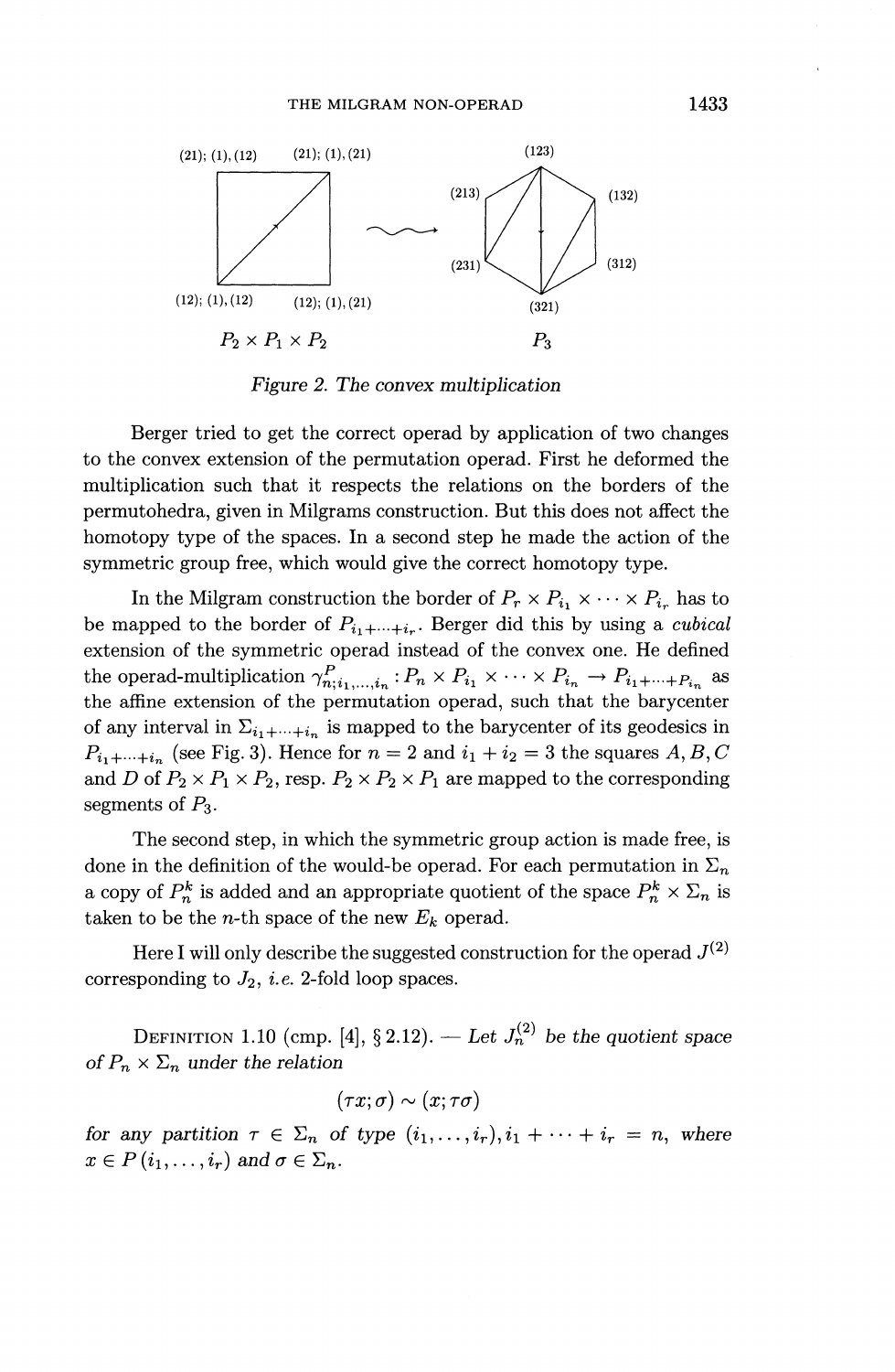



*Figure 3. The cubical multiplication*

The action of  $\varphi \in \Lambda(n, n)$  is induced by

$$
\varphi \in \Lambda(\mathbf{h}, \mathbf{h}) \text{ is induced by}
$$

$$
\varphi^* : P_m \times \Sigma_m \longrightarrow P_n \times \Sigma_n
$$

$$
(x; \sigma) \longmapsto (x(\sigma \varphi)^{\text{inc}}; (\sigma \varphi)^{\text{th}}).
$$

*Remark* 1.11. — Since I use the left instead of the right action, the relation given by Berger has to be changed slightly.

Following [4], § 2.14, the  $\Lambda$  structure and the maps  $\gamma^P_{i_1,\dots,i_r} \times \gamma^{\Sigma}_{i_1,\dots,i_r}$ induce an  $E_2$ -operad structure on  $J_n^{(2)}$ .

# 2. The commutativity of Berger's construction.

In the following we assume that Berger's construction defines an operad. If  $(X, *)$  is a  $J^{(2)}$ -algebra, there exist maps  $F_n : P_n \times \Sigma_n \times X^n \to X$ .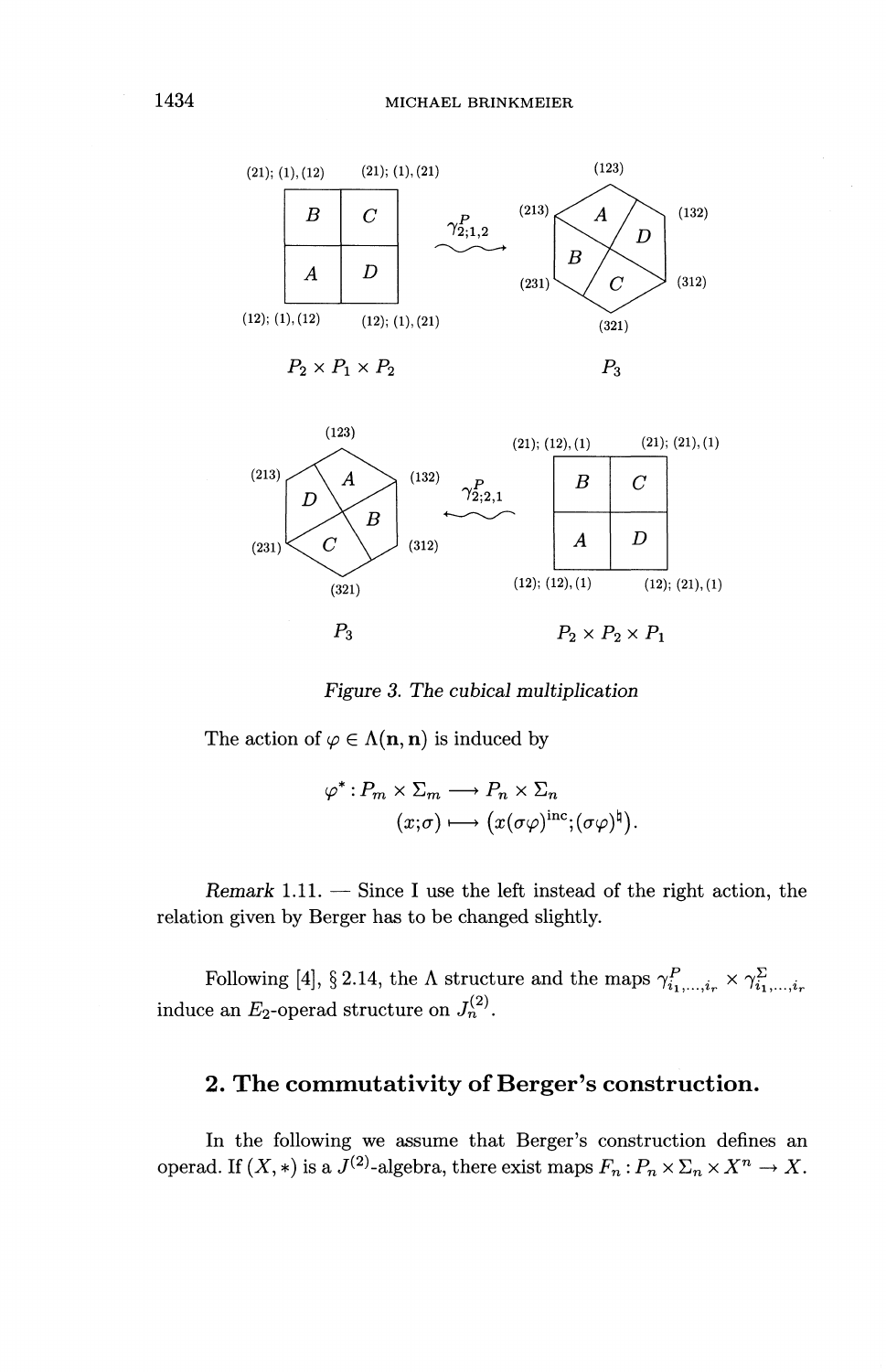These fulfil certain conditions, induced by the operad structure and the relations on  $J_n^{(2)}$ . Used here are

1) the associativity condition

$$
F_n(s; F_{i_1} = (t_1; x_1^1, \dots, x_{i_1}^1), \dots, F_{i_n}(t_n; x_1^n, \dots, x_{i_n}^n))
$$
  
=  $F_{i_1 + \dots + i_n}(\gamma_{n; i_1, \dots, i_n}(s; t_1, \dots, t_n); x_1^1, \dots, x_{i_n}^n);$ 

2) the degeneration relations on the associated monad, induced by the two maps  $1 \to 2$ ,  $F_2(s; x,*) = F_1(*; x) = x = F_2(s;*, x);$ 

3) and the  $\Sigma_n$ -equivariance

 $F_n(s\sigma; x_1, \ldots, x_n) = F_n(s; x_{\sigma^{-1}(1)}, \ldots, x_{\sigma^{-1}(n)}).$ 

*Remark* 2.1. — Since only the identities of  $\Sigma_n$  are used, in the future this coordinate will be dropped.

There is a multiplication on X, given by  $xy = F_2((12);x,y)$ . The associativity of the permutation operad shows the associativity of this multiplication. Since the degeneration relations hold \* is a unit. Therefore X is a associative monoid with strict unit.

Obviously the map  $\phi: I \to P_2$  with  $t \mapsto (12)(1 - t) + (21)t$  is a homeomorphism. Thus there exists a homotopy  $h_t: X \times X \to X$  with

Thus there exists a nonotopy 
$$
h_t: X \times
$$
  

$$
h_t(x, y) = F_2((12)(t-1) + (21)t; x, y),
$$

running from  $h_0(x, y) = xy$  to

$$
h_1(x,y) = F_2((21);x,y)) = F_2((12);y,x) = yx.
$$

Via *Fs* and the degenerations one gets even stricter conditions for the commuting homotopy  $h_t$ . The maps  $\gamma_{2;1,2}^P$  and  $\gamma_{2;2,1}^P$  are homeomorphisms. Therefore there exist  $s_i, t_i \in P_2, i = 1,2$  for each  $r \in P_3$  such that

$$
\gamma_{2\,:\,2,1}^{P}(s_2;t_2,(1))=r=\gamma_{2;1,2}^{P}(s_1;(1),t_1)
$$

Hence for  $x, y \in X$  one gets

$$
F_2(s_2; x, y) = F_3(r; *, x, y) = F_2(t_1; x, y).
$$

In the first case the homotopy  $h_t$  is mapped to the edges  $[(123), (132)]$  and  $[(231), (321)]$  (cmp. Fig. 4). In the second case  $h_t$  is mapped to the geodesics of the intervals  $[(123), (312)]$  and  $[(213), (321)]$ , such that the center point of the homotopy  $h_{\frac{1}{2}}(x,y)$  is mapped to (132) and (231). Thus the homotopy needs to be equal to *xy* on its first half and equal to *yx* on the second half (in the first case the edge [(213), (231)] is mapped to *xy* and the edge  $[(132), (312)]$  to yx). Thus  $(X, *)$  must be an abelian monoid.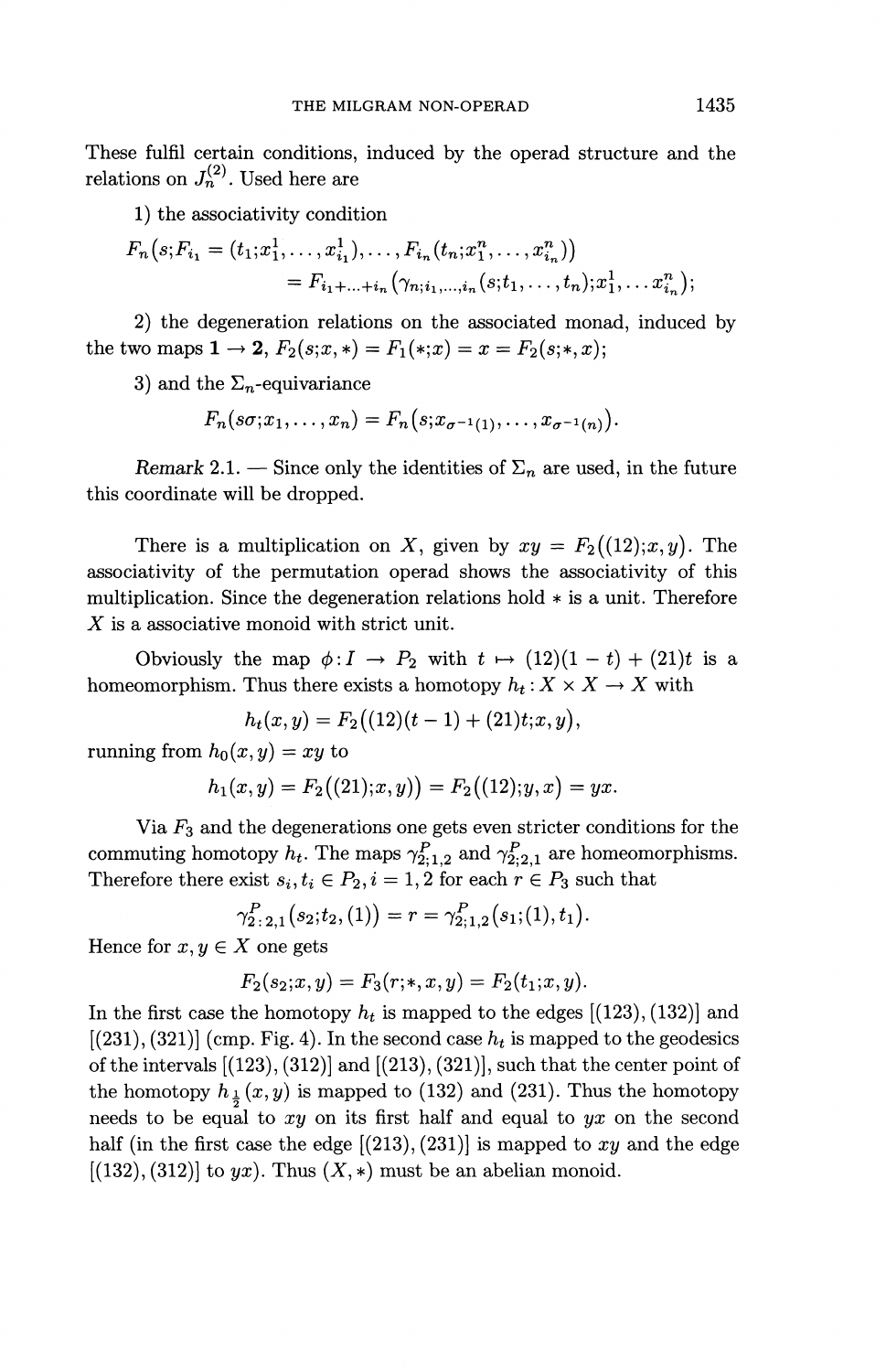

*Figure 4. The commuting homotopy*

*Remark* 2.2. — Since the permutation coordinate wasn't used, the freeness of the symmetric group action is not involved in the failure of the suggested construction. In fact the cubical extension of the multiplication does not fulfil the needed degeneration properties.

Now let *X* be a 2-connected CW-complex with non-degenerate base point  $*(i.e.$  the inclusion  $*\hookrightarrow X$  is a closed cofibration). Then the two-fold Moore loop space  $Y: = \Omega_M^2 X$  of X is a connected CW-complex. The canonical evaluation map  $e: \Sigma^2 \Omega_M^2 X \to X$  induces a homomorphism of monoids  $\Omega_M^2 e : \Omega_M^2 \Sigma^2 Y \to Y$ .

If  $J^{(2)}$  is an  $E_2$  operad, whose associated monad is the Milgram construction, there exists a homomorphism of monoids  $\psi : J^{(2)}Y \to \Omega_M^2\Sigma^2Y$ (the map is given in [10], §5.2). Therefore we get a homomorphism  $\varphi: = \Omega_M^2 e \circ \psi : J^{(2)}Y \to Y$ . From the construction of  $\psi$  in [10] one can see that the diagram

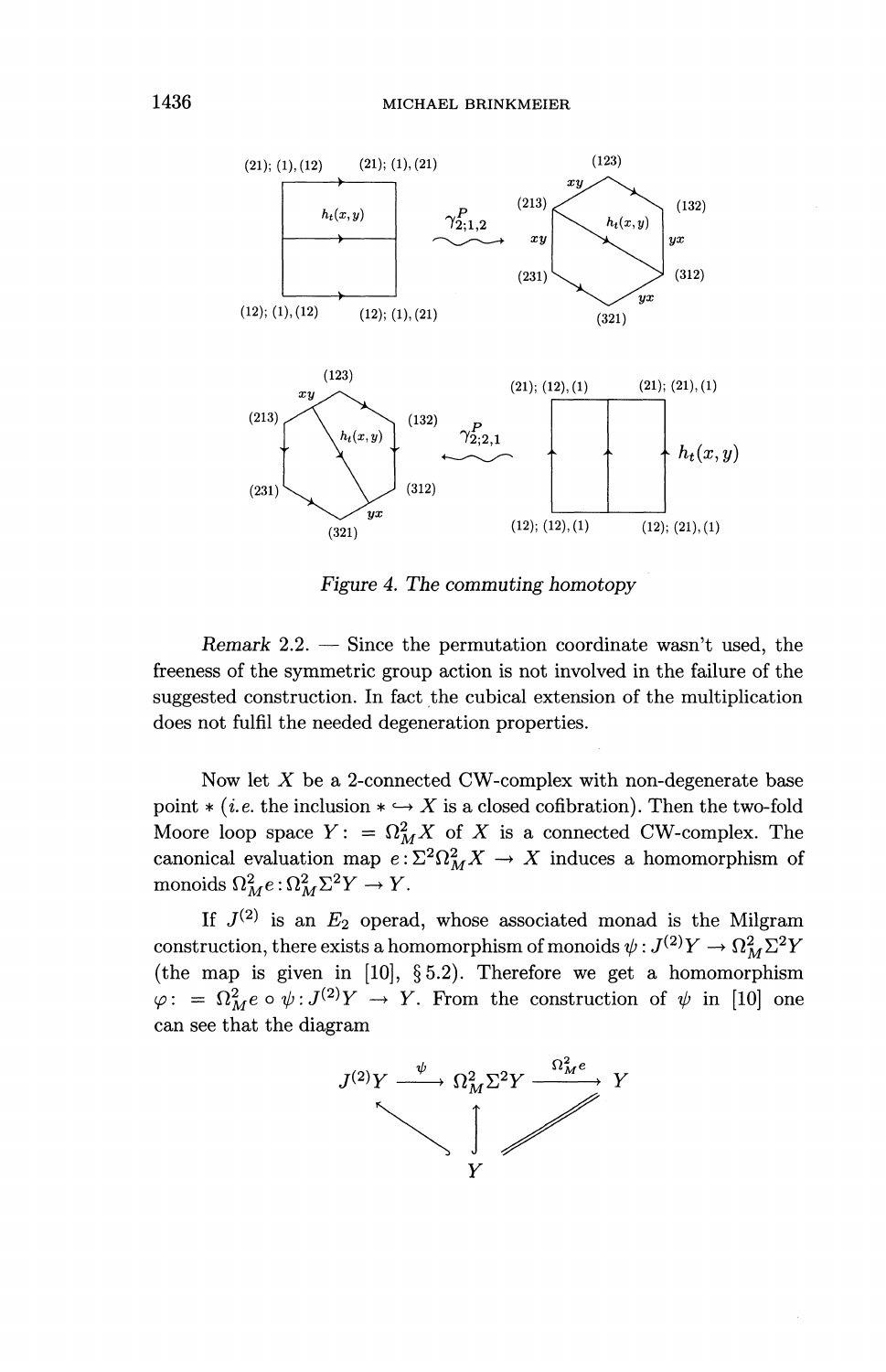with the inclusion  $i: Y \hookrightarrow \Omega_M^2 \Sigma^2 Y$  given by

$$
(i(y))(s,t) = y \wedge s \wedge t,
$$

commutes. Therefore the homomorphism  $\varphi = \Omega_M^2 \psi$  is an extension of the identity and hence surjective.

Since  $J^{(2)}Y$  is the free  $J^{(2)}$ -algebra of the space Y, it is an abelian monoid. The surjectivity of  $\varphi$  now shows that  $Y = \Omega_M^2 X$  is strictly commutative, too. But obviously this is wrong. Therefore  $J^{(2)}$  can not be an operad whose associated monad is the Milgram construction.

#### BIBLIOGRAPHY

- [1] C. BALTEANU, Z. FIEDOROWICZ, R. SCHWANZL, R. VOGT, Iterated monoidal categories, preprint 98-035, Universitat Bielefeld, 1998.
- [2] H.-J. BAUES, Geometry of loop spaces and the cobar-construction, Mem. Amer. Math. Soc., 230 (1980).
- [3] C. BERGER, Opérades cellulaires et espaces de lacets itérés, Ann. Inst. Fourier, 46 (1996), 1125-1157.
- [4] C. BERGER, Combinatorial models for real configuration spaces and  $e_n$ -operads, Cont. Math., 202 (1997), 37-52.
- [5] J.M. BOARDMAN, R.M. VOGT, Homotopy-everything h-spaces, Bull. Amer. Math. Soc., 74 (1968), 1117-1122.
- [6] J.M. BOARDMAN, R.M. VOGT, Homotopy invariant algebraic structures on topological spaces, Lecture Notes in Math. 347 (Springer, Berlin), 1973.
- [7] Y. HEMMI, Higher homotopy commutativity of *H-spaces* and the mod *p* torus theorem, Pac. J. Math., 149 (1991), 95-111.
- [8] J.P. MAY, The geometry of iterated loop spaces, Lecture Notes in Math. 271 (Springer, Berlin), 1972.
- [9] C.A. McGlBBON, Higher forms of homotopy commutativity and finite loop spaces, Math. Zeitschrift, 201 (1989), 363-374.
- [10] R.J. MILGRAM, Iterated loop spaces, Ann. of Math., 84 (1966), 386-403.